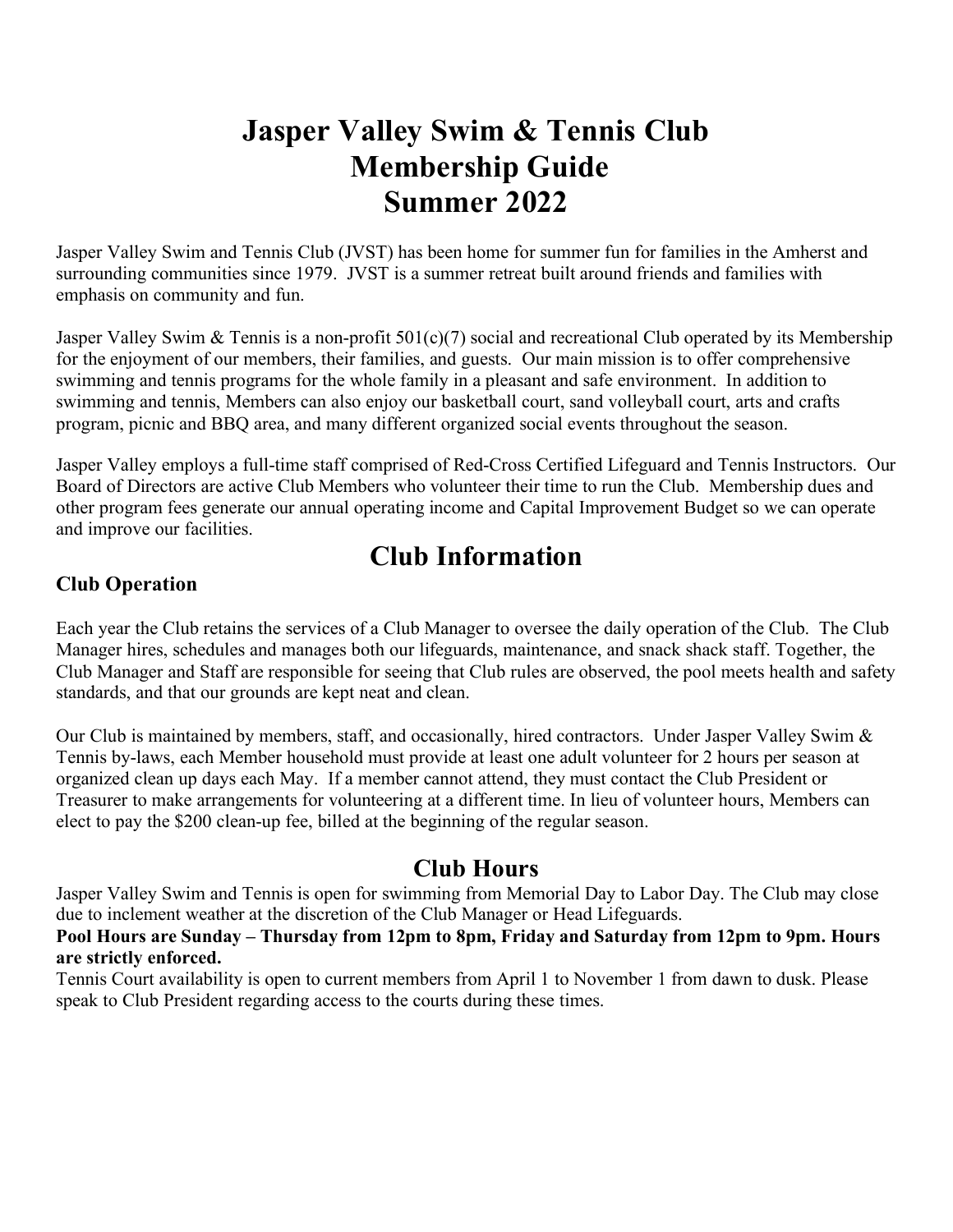## **Club Rules and Policies**

## **General Rules**

To ensure the safety and enjoyment of all Members and guests, please follow all Club rules and review these rules with your children. The Club rules have been authorized by the Board of Directors and may be revised by the board as necessary. Failure to follow Club rules may result in withdrawal of Club privileges.

- All persons joining the Club do so at their own risk. The Club assumes no responsibility for any accident or injury in connection with Club use or for the loss or damage to personal property.
- All persons must respect Club property and adjoining property. Anyone caught damaging Club or adjoining property will be held accountable for the costs.
- All Members and their guests must enter from the front gate and sign in at the cottage.
- All Members and guests are expected to pick up their trash and neatly stow beach chairs in the space provided.
- Motor vehicles and bikes will be parked in the designated parking area only. **No parking on Martingale Road.** No wheeled vehicles allowed inside pool or tennis enclosure.
- No soliciting on Club property.
- Eating and cooking are permitted in designated picnic area. No food or glass is to be taken within 10 feet of the pool.
- Club employees are responsible to the Board of Directors or their agents; therefore, Club Members shall not reprimand or issue orders to employees. All comments or complaints should be addressed first to the pool or tennis supervisor, then to the Club Manager, and then to the Board of Directors.
- Any person found stealing or damaging the Club property might be expelled, for the season or permanently, by the Club manager or the board of directors.
- Persons using the Club in evening or early morning hours are requested to be reasonably quiet so as not to annoy the neighbors.
- No dogs allowed on the property with the exception of medical/service animals. Please contact the Club Manager for more information
- No Tents, Pop-ups, in-ground umbrellas or outside grills allowed.
- Smoking is not permitted.
- Each Member is responsible for picking up their own trash.
- Any injury should be immediately reported to the on-duty manager or lifeguard.
- Club Manager has the right to ask any Member or guest who are not following Club rules to leave **the premises.**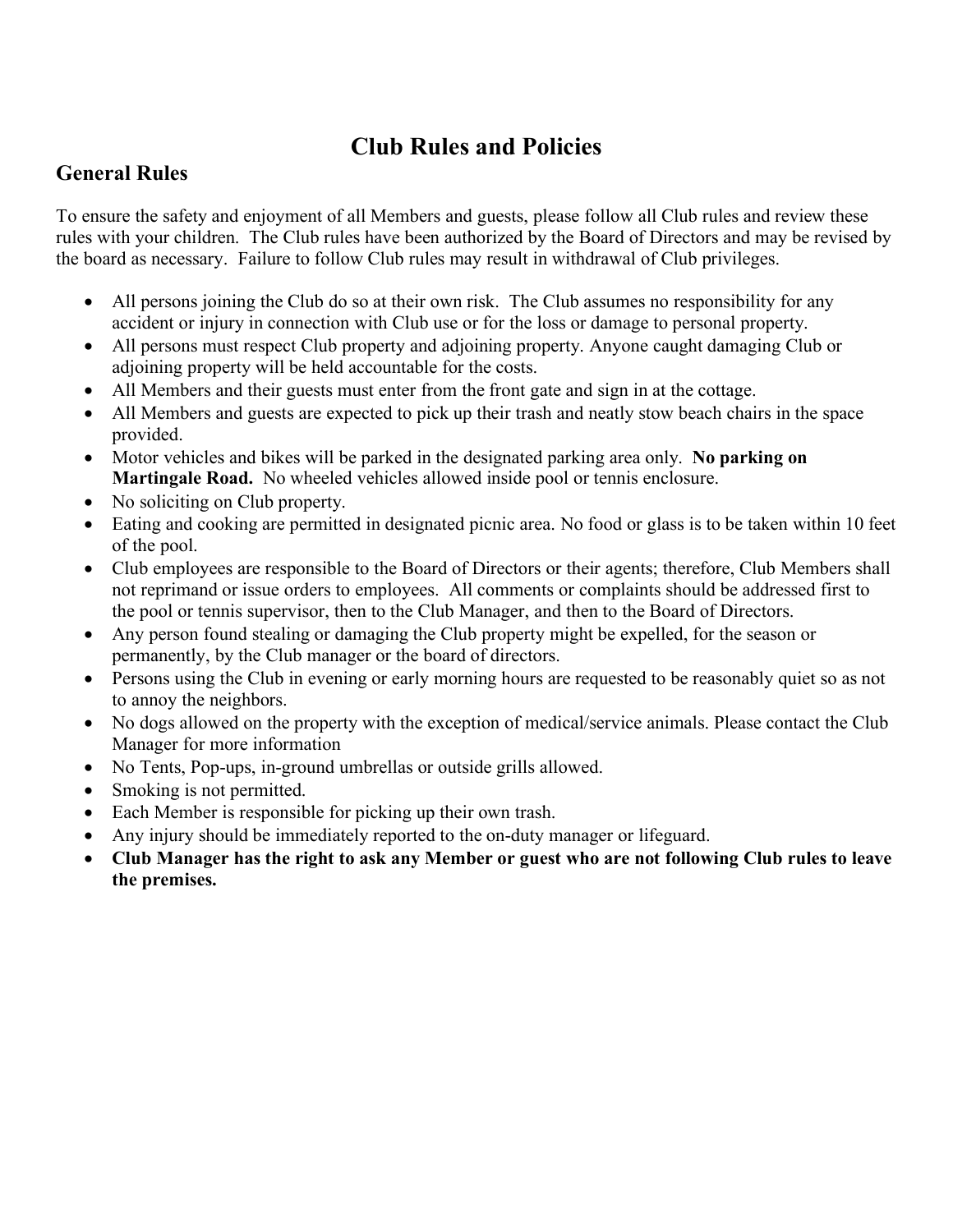#### **Guest Policy**

- Guests are welcome provided they abide by the rules and regulations of the pool.
- Daily fees per person (child or adult) are \$10.
- Members must sign guests in at Clubhouse on their way into the Club. All Members must be signed in.
- Guest fees may be paid at the time the guest is admitted, in cash or check, OR billed to the Member's home. Invoices for guest fees will be emailed at the end of each month. Failure to pay fees may result in loss of guest privileges.
- **A Member shall not have more than five (5) guests on the same day without advance permission of the Club Manager.**
- Visits of individual guests must be limited to six (6) times per year. A Member is responsible for the actions of their guest and must accompany them at all times. Any guest who attends more than six (6) times in a season may be asked to apply for membership \*subject to availability and waitlist\*
- A babysitter or nanny may be designated at the beginning of the pool season name must be on file with Club Manager
- Guests must be certified as to their ability to swim by the lifeguard.
- Parties must be approved by Club Manager prior to date. Each guest who is not a Member of the **Club will be \$10. Payment is due day of event.**

#### **Pool Rules**

- No person shall enter the pool during non-club hours and without a lifeguard present.
- The lifeguards are the authority at the pool and their instructions must be adhered to by all Members and guests.
- All bathers should shower before entering the pool.
- No one having any skin infection or communicable illness shall use the pool.
- Only proper swimming attire is to be worn (no cut-offs, etc.) Swim diapers are required for children who are not potty-trained
- No glass on pool deck.
- Do not cross lane lines when there is lap swimming.
- No running on the pool deck.
- Floats, bubbles, and swimmies are not allowed in the pool unless under the supervision of a lifeguard or swim instructor.
- Diving is permitted only in designated areas.
- Running, playing tag, wrestling, unnecessary splashing, pushing, pulling, water fighting, snapping towels, and other horseplay is prohibited.
- The lifeguard may clear the pool of swimmers when necessary.
- Children ages 11 and under may not be allowed at the Club unsupervised this includes swim lessons and swim team practices.
- Children under three years of age are permitted in the main pool only with direct adult supervision.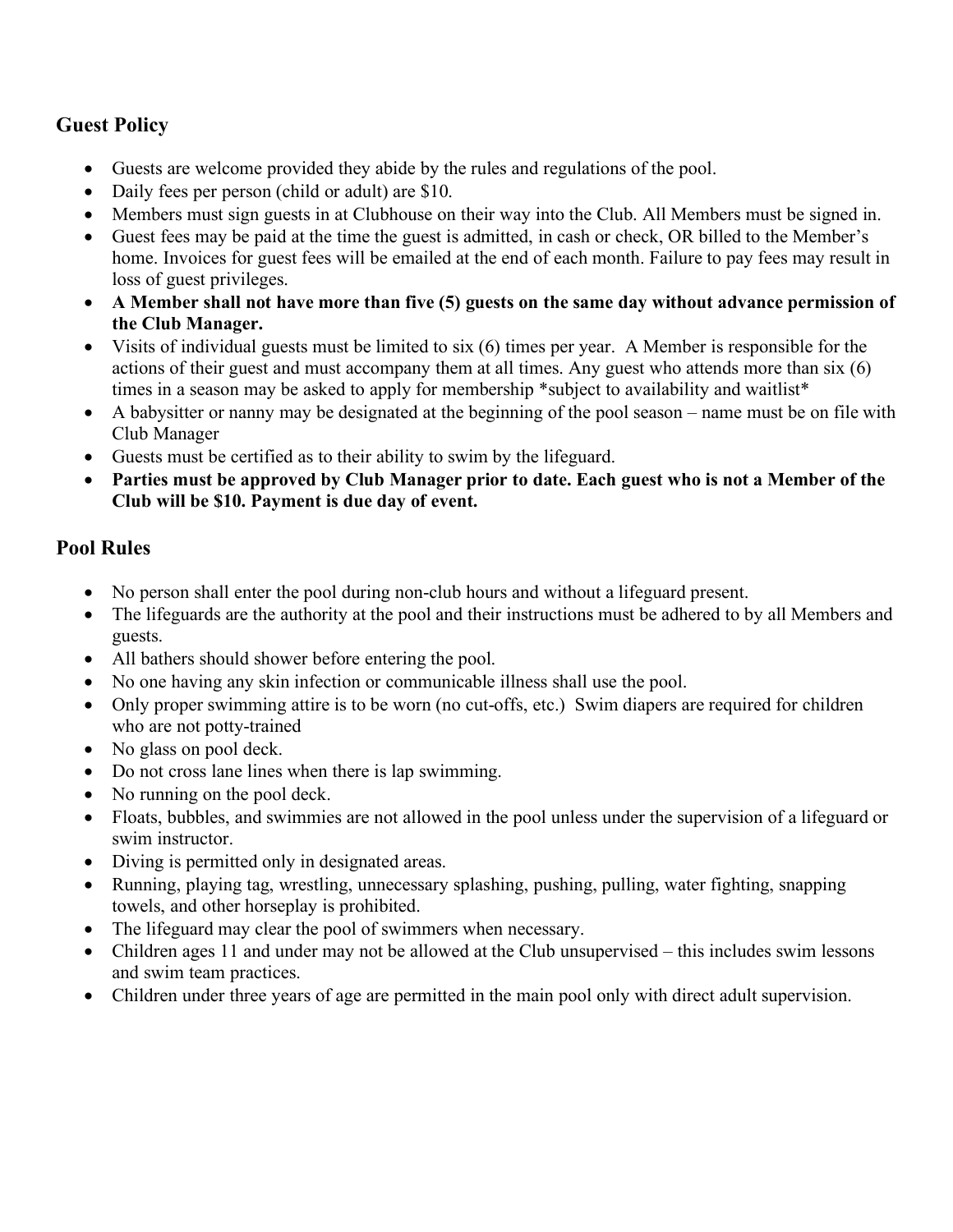- Except for the shallow area, children are not allowed in the main pool until a lifeguard has certified their swimming ability, or they are accompanied by a responsible adult.
- Adult swim is called every hour on the hour for 15 minutes. No children are allowed in the pool during adult swim.
- **Failure to abide by these rules and the instructions of the lifeguards/staff may result in removal from the Club.**

#### **Diving Board Rules**

- One person on the diving board at a time.
- Divers must dive straight out from the board, not at an angle.
- Divers should take only one jump on the end of the board.

#### **Beach Volleyball Court and Grass Area**

- The only balls allowed in this area are volleyballs and inflatable beach balls
- No other ball playing is allowed in this area

#### **Playground**

- Playground, sand area, and swing sets are available for all kids big and small
- Children under the age of 6 must be supervised while on Playground Equipment
- No jumping, pushing, pulling, or using playground equipment for anything other than it was intended may result is ban from the play area
- Any inappropriate behavior should be reported to the Club Manager or Staff

#### **Kiddie Pool Rules**

- Kiddie pool is for children ages 4 and under.
- No children in the kiddie pool without direct adult supervision.
- NO FOOD is allowed in the kiddie pool itself. All food and glass must be kept at least 10 feet away from the kiddie pool, just as it is from the regular pool.

#### **Tennis Court Rules**

- Court usage will be on a first come, first serve basis.
- Courts are open during all daylight hours.
- If people are waiting, the court time limit is one hour for singles and 90 minutes for doubles.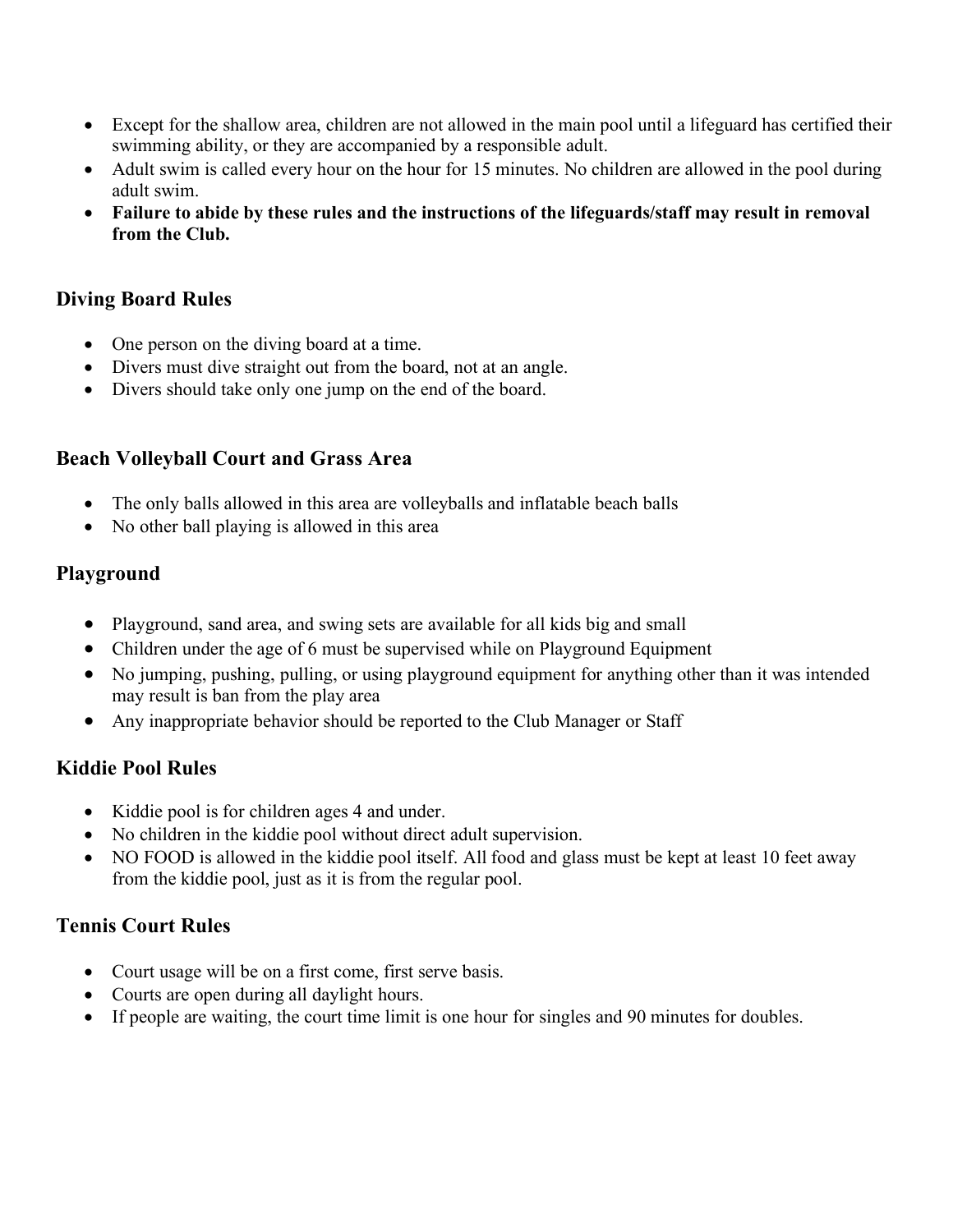- Adults (16 and over) have preferential time on weekdays after 4:30 PM, and Saturdays, Sundays, and holidays all day.
- Proper tennis footwear is required to protect the court surface. No sandals, crocs, etc.
- No scooters, skateboards, rollerblades, or anything else with wheels allowed on the tennis courts.
- Playing lacrosse with tennis balls only and playing wiffle ball is allowed on the upper tennis courts.
- With the exception of basketball, no balls are to be used outside of upper tennis courts.
- No food or beverages (except water) allowed on the tennis courts.
- No chalk.
- No climbing or hanging on tennis nets or posts.
- Off season tennis is allowed April 1 pool opening and Labor Day to November 1. Off season tennis is allowed for all Members who are current year Members.
- Members wanting to play tennis take precedent over Members using the courts for non-tennis activities.
- **Members may use the tennis courts outside of operating hours please contact the Club Manager for more information and access information.**

#### **Children**

- Children 11 and under must be supervised at all times in the pool enclosure by a parent or responsible babysitter.
- Children age 11 and under cannot attend the Club without adult supervision.
- No children are allowed in the parking lot except going to and from home. No one is allowed in and around the barns.
- Parents must supervise their children at all times.

#### **Trespassing**

- Absolutely no trespassing allowed.
- Any person caught trespassing within the property, including barn area, will be prosecuted.

#### **Storage/Lost and Found**

- Jasper Valley Swim & Tennis has a storage shed where Members can leave their chairs for the season. This shed is located behind the snack shack
- Lost and Found will be located in the storage shed. Any items not claimed by the end of the season will be donated
- No persons shall play/hang out in the storage shed.

#### **Bathrooms/Snack Shack**

- Jasper Valley Swim & Tennis provides showers, bathrooms, and changing areas for our Members.
- No loitering in the bathroom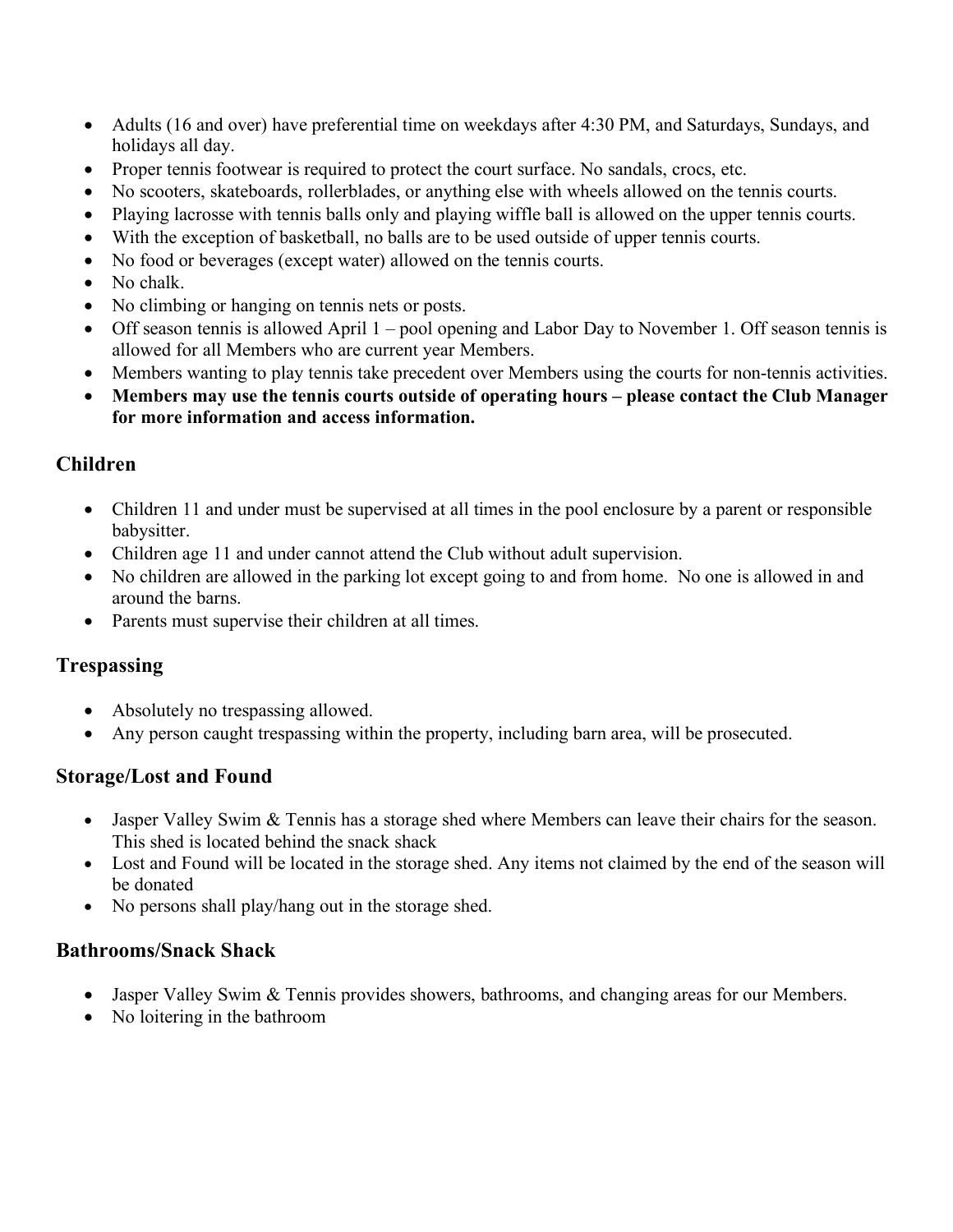- Bathrooms will be cleaned/maintained daily. If the bathrooms need attention, please notify the Club Manager or Supervisor
- Our Snack Shack is open daily during regular business hours. All items can be paid by cash or check.

#### **The "Grove"**

- Jasper Valley Swim & Tennis has 4 charcoal grills and several picnic tables in The "Grove"
- Use of grills are first come/first serve basis
- Please be cognizant of other members
- Members are responsible for bring their own charcoal we do have bin to "share the charcoal" with others
- Please clean and dispose of all trash after use

### **Pool and Swimming**

The swimming pool at JVST is made up of three parts and holds 230,000 gallons of water. The shallow end has steps and is  $2 - 3$  feet deep and ideal for the learning to swim age group. The main section of the pool offers six racing lanes and is 4 – 5 feet deep. The diving well is 12 feet deep and features a one-meter diving board.

#### **Pool Hours**

Pool will be open to all members during regular operating hours. Swim Team and Swim Lessons will occur prior to opening

Regular Pool hours:

- Sunday Thursday : Noon 8pm
- Friday and Saturday: Noon 9pm

The Club will be open on Weekends only starting Memorial Day weekend, then open daily starting June 16<sup>th</sup> \*dates may change\* Please check the website for any changes.

#### **Gates will be locked when Club is not open.**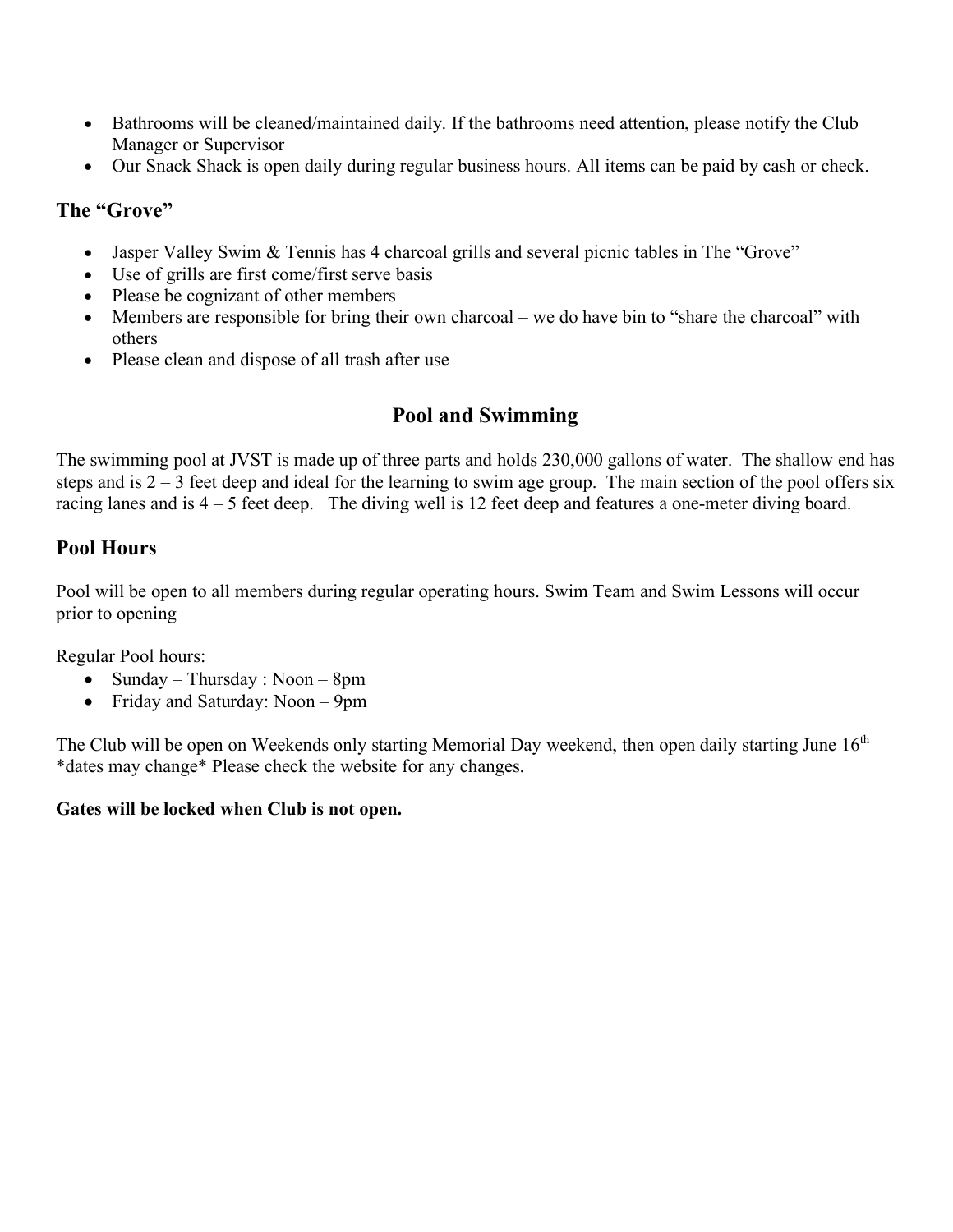#### **Swim Lessons**

As a benefit of your Membership, the Club each Member child is allowed to register for 2 swim sessions free of charge. Each lesson is 30 minutes long and run by our Red Cross Certified Lifeguards. Children cannot move to the next level until they are passed by the instructor – NO EXCEPTIONS. Please see the website for sign-up information. A third session may be added for an additional fee.

#### **Learn to Swim Levels**

#### **Level 1 – Introduction to Water Skills – Age: 3+**

- For the beginner who is comfortable in the water
- Swimmers learn basics of swimming; bobbing, going under water, supported front and back floating, supported rolling over from front to back and back to front, supported gliding, supported flutter kick, supported front crawl arms and jumping in.

#### **Level 2 – Fundamental Aquatic Skills – Age 4+**

- Swimmer should already be able to float on front and back and put their head under water.
- Swimmers will work on: independent front and back floating, independent rolling over from front to back and back to front, independent front and back glides, front crawl arms and kicks, back crawls arms and kicks, retrieving underwater objects, and jumping into water over their head.

#### **Level 3 – Stroke Development – Ages: 5-6+**

- Swimmers should already be comfortable swimming front stroke and swimming on their back.
- Swimmers will work on: gliding, freestyle with side breathing, backstroke breast stroke and dolphin kicks, retrieving objects in deeper water treading water, jumping into deep water and compact dives

#### **Level 4 – Stroke Improvement – Ages: 7-8+**

- Swimmers should already be able to swim front and back crawl 25 yards.
- Swimmers will work on: rotary breathing, freestyle, backstroke, elementary backstroke, scissors kick and sidestroke, whip kick and breaststroke, intro to turning at wall, treading water with modified scissors, and diving in kneeling position.

#### **Level 5 – Stroke Refinement – Ages: 9-10+**

- Swimmers should already be able to: swim freestyle, breaststroke and backstroke 25 yards, scissors kick, whip kick, treading water, and dive.
- Swimmers will work on: alternate breathing, stride jump, refinement of: freestyle, backstroke, elementary backstroke, side stroke, breaststroke, dolphin kick and butterfly, open turn on front and back, feet-first surface dive, and treading water.

#### **Level 6 – Swimming & Skill Proficiency – Age: 11+**

• Swimmers should already be able to swim front and back crawl 50 yards, elementary backstroke 25 yards, breaststroke 25 yards, butterfly 25 yards, sidestroke 10 yards, tread water for 3 minutes, and dive.

#### **Adult Swim**

Adult swim is called every hour on the hour for 15 minutes. See pool rules for more information.

#### **Kiddie Pool**

There is also a separate, fenced in Kiddie Pool for children ages 6 and under. There is no lifeguard supervision for the kiddie pool. **Parents must supervise their children in the Kiddie Pool. No food or drinks allowed.**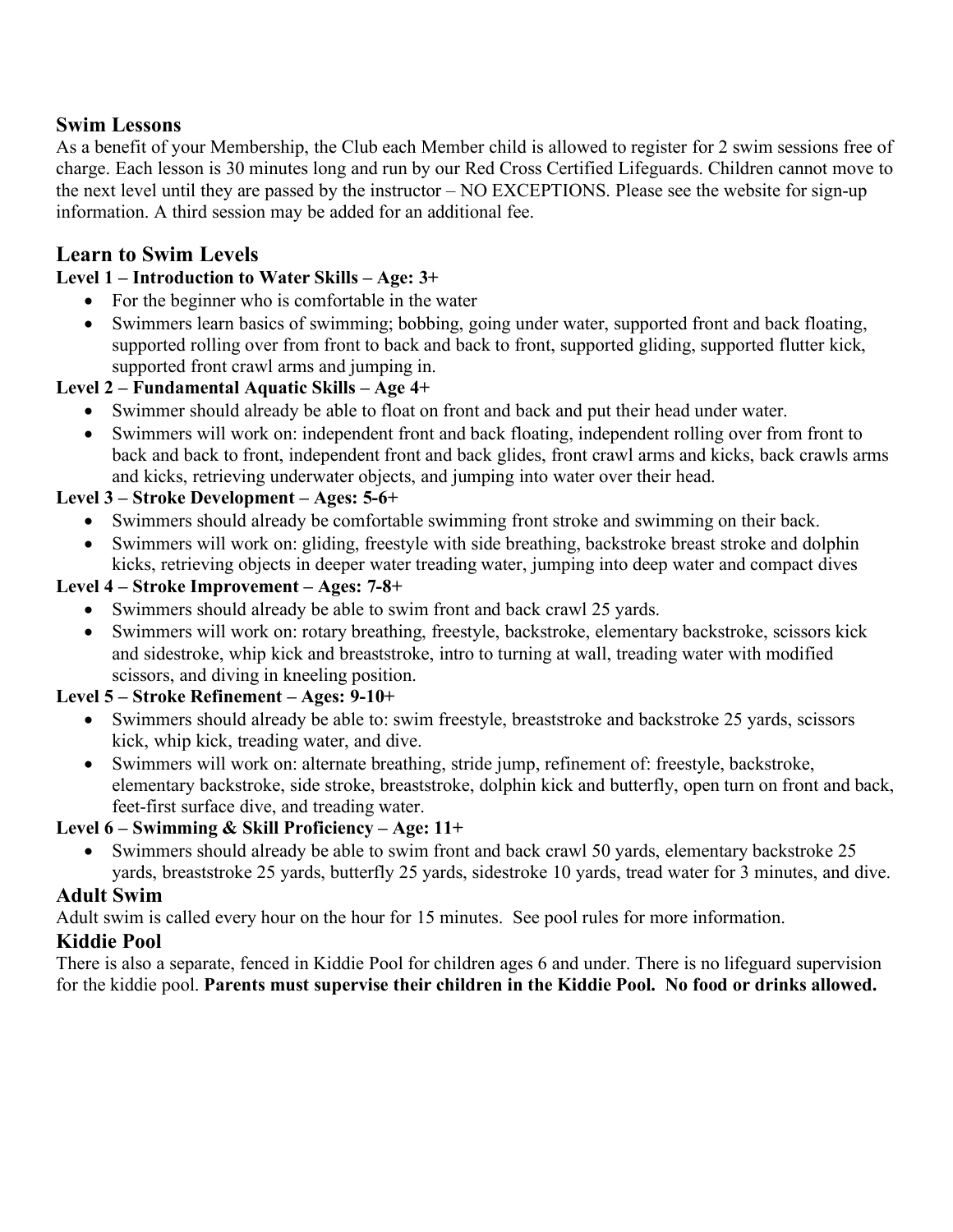#### **Swim Team**

The JVST Swim Team includes children ages 5 to 19. Daily swim team practices run prior to Club opening 4 days a week, and competes in approximately 4-6 local swim meets during the season. JVST Swim team participates in the Annual Milford Rotary and Granite State Swim Association State each season and holds a banquet at the completion of the season. Swim team fees are \$125 per child costs of swimsuits are additional. Please check the Club calendar for **signups** and start date.

#### **Tennis**

There are eight tennis courts for use by Members from April through October, available from dawn to dusk. Jasper Valley Swim and Tennis Club employs a tennis pro who offers instruction. The tennis program includes:

#### **Tennis Clinics**

Free adult tennis clinics are offered at three levels: beginner, intermediate, and advanced. Each clinic level is offered at least two times per week. Tennis Clinics for children are offered bi-weekly for a variety of age groups, including preschoolers. Private lessons (at an additional charge) may be arranged with our tennis pro.

#### **Additional Tennis Programs (with extra fees)**

Junior Tennis Team\* - Meets twice weekly. Fee based Excel Tennis Team  $(12\gamma rs +)*$  - Meets twice weekly. Fee based Adult League/Coached Match Play: Meets three times weekly. Fee = fees TBD (I think we said \$75) Private lessons- The swim coach and tennis pro offer private lessons to meet your needs. **Fees to be determined**

#### **Social Events**

Jasper hosts social events throughout the season, including 3 parties, held in June, July, and August, respectively. The best way to stay informed about the events is to check your email, the website, or the notice board at the Club entrance.

## **Board of Directors**

The JVST Board of Directors consists of Member volunteers who serve the Club for three (3) year terms. New directors are voted in at the JVST Annual Meeting held at the end of September. The board may appoint directors to fill vacancies between annual meetings.

The fiduciary officers of the Club - the President, Secretary, and Treasurer- comprise the Executive Board and have responsibility for ensuring the long-term health of JVST. Other directorships are established on an as needed basis and are dedicated to chairing specific Club committees established by the President.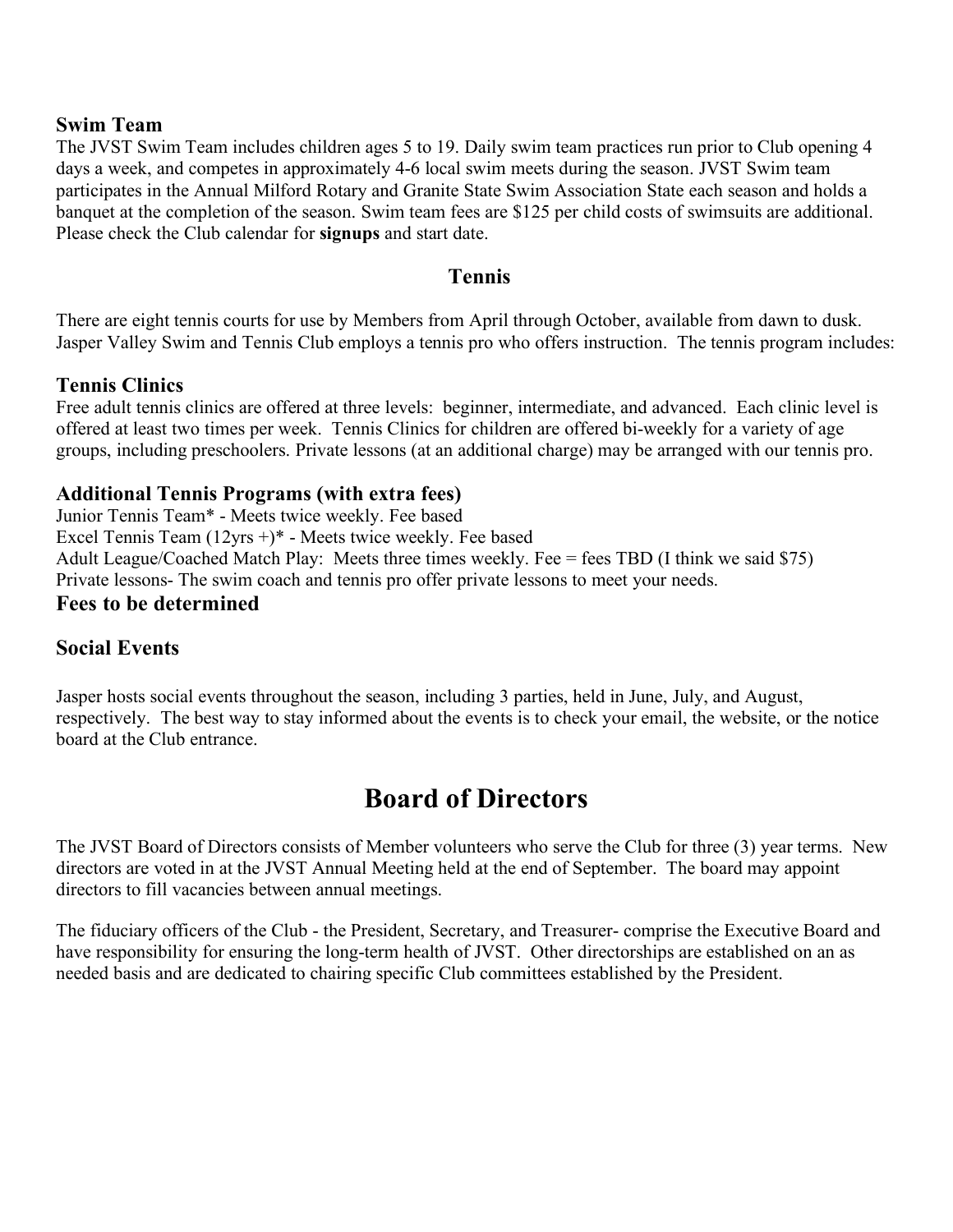#### **Executive Board**

1) **President - David Sturrock – jaspervalleyjvst@gmail.com** - Provides overall leadership for the Club, including strategic planning, maintaining the annual budget, reviewing operations, supervising maintenance, promoting activities, and so on. The President will also chair monthly board meetings.

2**) Secretary - Alana Cote—jvstsecretary@gmail.com** - Documents all board and Membership governance activities, monitors financial decisions of the President and Treasurer, and serves the Membership as needed

3) **Treasurer - Samantha Linton—jvsttreasurer@gmail.com** - Maintains all Club finances, budgets, accounts receivable and accounts payable. Prepares annual budget, assists in the coordinating the business needs of the Club.

*NOTE: In order to ensure accountability and transparency with all Club funds, the Treasurer prepares payments on behalf of the Club, but only the President or Secretary may sign or authorize payment.*

#### **Other Directors**

1) **Membership (Meg Wertheimer—jvstMembership@gmail.com)** - Actively recruits Members, attends functions to promote JVST, provides communications to all new and prospective Members.

2) **Communications (Kimberly Orr—jvstcommunications@gmail.com)** - Publicizes all Club and Membership activities. Publications include brochures, Membership guide, newsletter via email, Club calendar, activities posters, advertising, and so on.

3) **Tennis (TBD—jvsttennis@gmail.com)** - Coordinates tennis tournaments and tennis social functions with Club tennis pro and manager.

4) **Swim (John Moriarity) –** Coordinates swim tournaments and activities with swim team coaches and instructors.

5) **Social** (**Sherry Rosswaag**) - Coordinates all social functions including major parties, our arts and crafts program, kids events, and a variety of family activities throughout the season.

### **Club Supervisors**

1) **Club Manager -** Oversees the daily operation of the Club to ensure [th](mailto:manager@jaspervalley.com)at the Club rules are observed, the pool meets health and safety standards, and that the grounds are kept neat.

2) **Maintenance** - Coordinates and oversees all maintenance activities to ensure the top-quality standards of the Club are met.

3) **Tennis Pro** - Responsible for designing and leading all Club tennis programs and coaching all teams.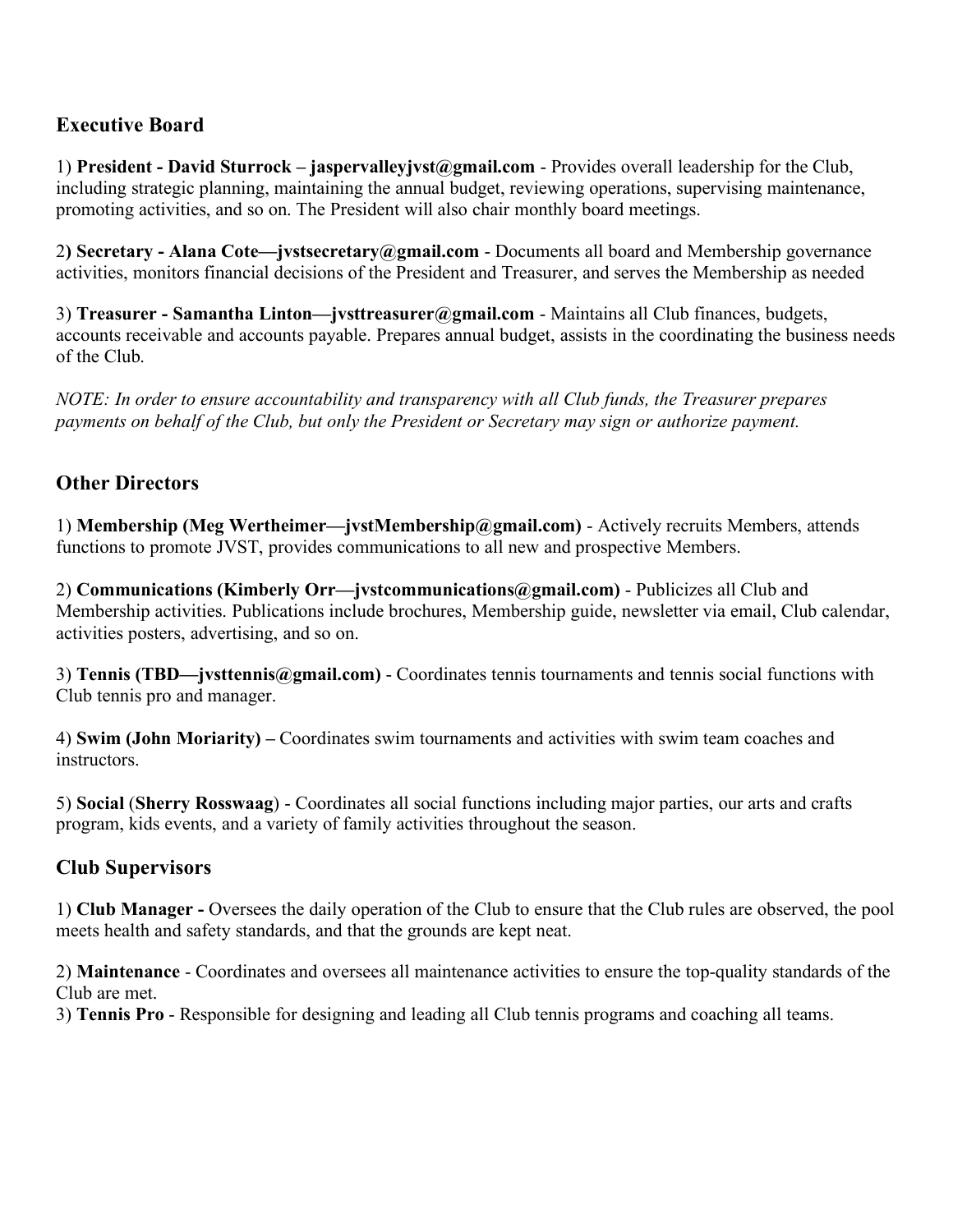4) **Head Swim Team Coach** - Responsible for coaching all swim teams, works closely with the Club Manager to ensure proper registration in all swim meets.